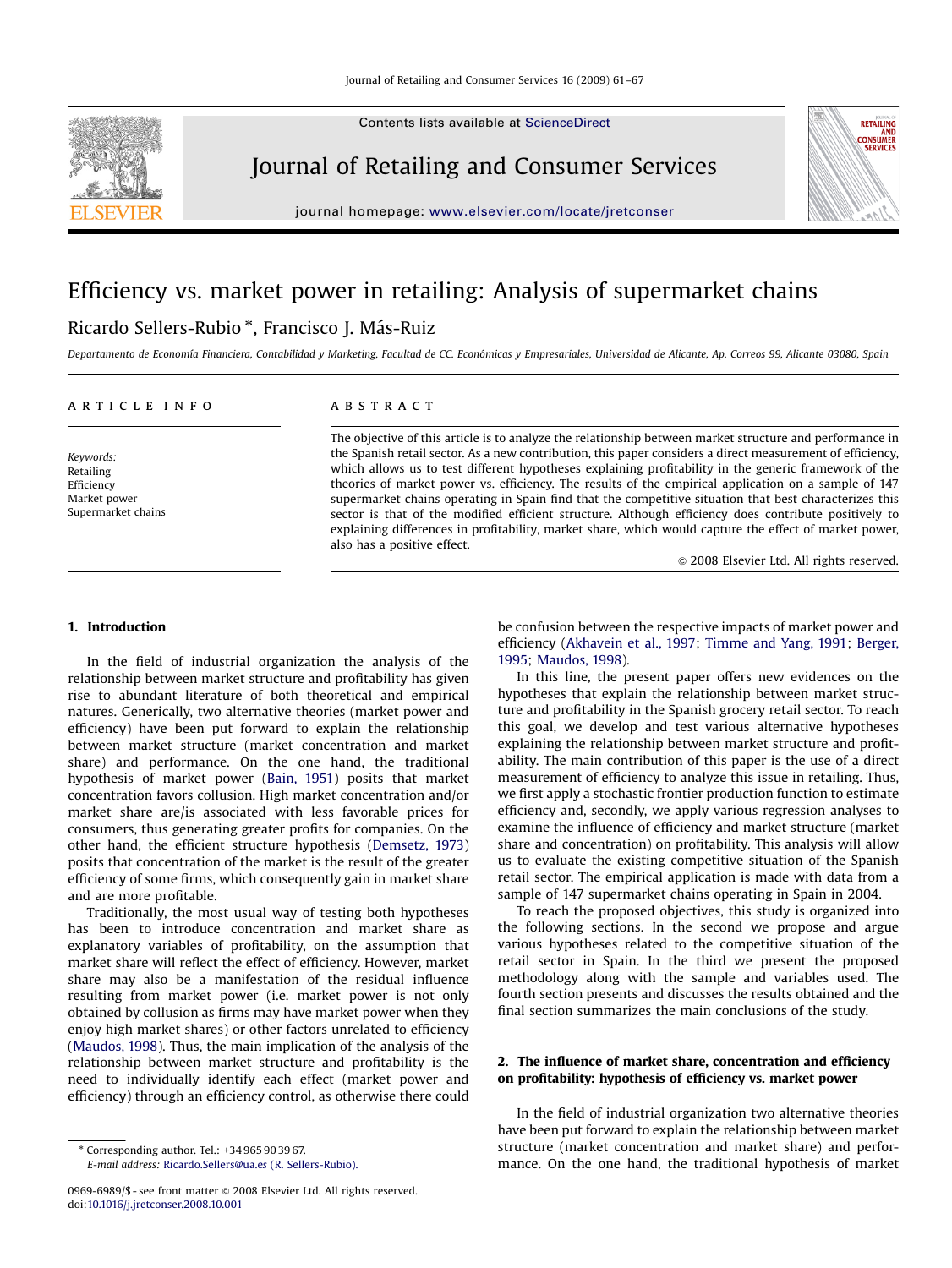power [\(Bain, 1951](#page--1-0)) proposes that high market concentration and/or market share are/is associated with less favorable prices for consumers, which will in turn generate higher profits for producers. Companies operating in concentrated markets can adopt collusive behavior, charging higher prices for their products. In fact, in a concentrated market, firms have incentives to cooperate as opposed to competing because if they are able to coordinate their actions and there are no potential entrants into the market, they can behave monopolistically and maximize the joint profits of the industry.

On the other hand, the efficient structure hypothesis ([Demsetz,](#page--1-0) [1973](#page--1-0); [Peltzman, 1977](#page--1-0)) proposes that concentration and/or market share are/is positively correlated with company efficiency, so that the most efficient companies grow more and obtain dominant market shares. Under this hypothesis, high concentration and market share are associated with more favorable prices for consumers if some of the savings made through efficiency are passed on to consumers (possibly as part of the process of reaching dominant market shares), and the greater efficiency of companies in more concentrated markets and with higher market shares would also produce higher profits. In summary, this hypothesis holds that efficiency explains both profitability and concentration and market share, meaning that the positive association between profitability and concentration is due to the greater efficiency of large companies and not to the exercise of monopolistic power in the industry.

Empirically, the most usual way of testing both hypothesis has been to introduce concentration and market share as explanatory variables of profitability, on the assumption that market share will reflect the effect of efficiency. However, [Akhavein et al. \(1997\)](#page--1-0) indicate that there is a debate over whether market share represents the exercise of market power for differentiated products (e.g. [Rhoades, 1985;](#page--1-0) [Shepherd, 1986](#page--1-0)) or the efficiency of the company, which is not included in the model (e.g. [Smirlock](#page--1-0) [et al., 1984;](#page--1-0) [Smirlock, 1985](#page--1-0)). Recent analyses [\(Berger, 1995;](#page--1-0) [Berger](#page--1-0) [and Hannan, 1997;](#page--1-0) [Maudos, 1998\)](#page--1-0) attempt to resolve this problem by adding direct measures of efficiency, and find that concentration and market share have a reduced impact on firm performance after controlling for efficiency.

In the case of retailing, [Dobson and Waterson \(1996\)](#page--1-0) consider that perfect competition is not the norm in most situations and that, conversely, the presence of market power (at least to a limited extent) is more common. In fact, [Lamm \(1981\),](#page--1-0) [Marion](#page--1-0) [et al. \(1979\),](#page--1-0) [Cotterill \(1986, 1999\)](#page--1-0) and Aalto-Setälä (2002) find positive relationships between market structure (concentration) and prices. These findings could support the market power hypothesis, although we have found no studies analyzing the impact of market structure (market concentration and/or market share) on profitability.

In the Spanish case, one of the main characteristics of the grocery retailing sector, as with the rest of Europe, is the presence of a small group of companies with high market shares, along with an atomized market structure with a large number of agents, which creates a situation in between the conditions established in the models of perfect competition and monopoly. Only two papers ([Cruz-Roche et al., 2003;](#page--1-0) Yagü[e, 1995\)](#page--1-0) analyze the relationship between market structure and prices in the Spanish market: [Cruz-](#page--1-0)[Roche et al. \(2003\)](#page--1-0) find a positive relationship between market structure (concentration) and prices, which supports the market power hypothesis; whereas Yagü[e \(1995\)](#page--1-0) detects a negative relationship between market concentration and prices, which supports the efficient structure hypothesis. Yagü[e \(1995\)](#page--1-0) considers that the market structure generated by an increase in market concentration can have repercussions to both ends of the distribution channel. These repercussions can be favorable or unfavorable for consumers according to whether or not cost reductions in the production of distribution services are passed on to consumers. In this sense, price increases derived from market power could be offset by potential price reductions coming from efficiency improvements [\(Dobson and Waterson, 1996](#page--1-0)).

In an attempt to analyze the competitive structure that best describes the Spanish retail sector (collusion vs. efficient structure) we consider a direct measurement of productive efficiency to analyze the impact that market structure (market concentration and market share) and efficiency exert on profitability. This solution avoids the problem of having to use market share as a proxy variable of efficiency as several authors ([Timme and Yang,](#page--1-0) [1991](#page--1-0); [Berger, 1995](#page--1-0); [Maudos, 1998\)](#page--1-0) agree that the main implication is the need to individually identify each effect (market power and efficiency) by controlling for efficiency. Along this line, recent developments (e.g. [Maudos, 1998\)](#page--1-0) distinguish between these effects, using the following hypotheses, which have not been tested in grocery retailing.

Firstly, the ''pure efficient structure'' hypothesis ([Demsetz,](#page--1-0) [1973](#page--1-0)) assumes that more efficient companies have lower costs and, therefore, make higher profits, thus gaining market share and increasing concentration. Given that efficiency leads to higher market share and concentration, this hypothesis assumes that concentration should not show a significant relationship with company results. Consequently, we propose that:

H<sub>1</sub>. The main determinant of the results of a supermarket chain is efficiency.

Note that the efficient structure hypothesis requires, moreover, that efficiency leads to higher market share and concentration. In other words, a necessary additional condition of this hypothesis is that efficiency is an explanatory variable of market share and concentration, and that they are positively correlated.

Secondly, the ''modified efficient structure'' hypothesis [\(Shepherd,](#page--1-0) [1986](#page--1-0)) assumes that variations in company results are explained, fundamentally, by differences in efficiency and, residually, by market share, a consequence of factors such as differentiation, product quality and market power (larger companies can offer a greater range of products with better quality and at more attractive prices, which leads to higher profits). In this sense, as with the pure efficiency hypothesis, the modified efficient structure hypothesis holds that concentration does not directly affect company results, as concentration is explained by greater efficiency, which in the end leads to larger market share. Put another way, concentration should not affect company results once we have controlled for the direct effect of efficiency and the residual effect of market share. In virtue of the above, we propose that:

H<sub>2</sub>. The main determinants of the results of a supermarket chain are market share and efficiency.

Note that this hypothesis also requires that efficiency leads to higher market concentration. This means that a necessary additional condition of this hypothesis is that efficiency is an explanatory variable of market concentration, and that they are positively correlated.

Thirdly, the ''pure market power'' hypothesis [\(Bain, 1951\)](#page--1-0) presumes that the main determinant of company results is market concentration, in such a way that higher concentration leads to better company results. Accordingly, we propose that:

H<sub>3</sub>. The main determinant of the results of a supermarket chain is market concentration.

The ''relative market power'' hypothesis [\(Maudos, 1998\)](#page--1-0) assumes, unlike the pure market power hypothesis, that the